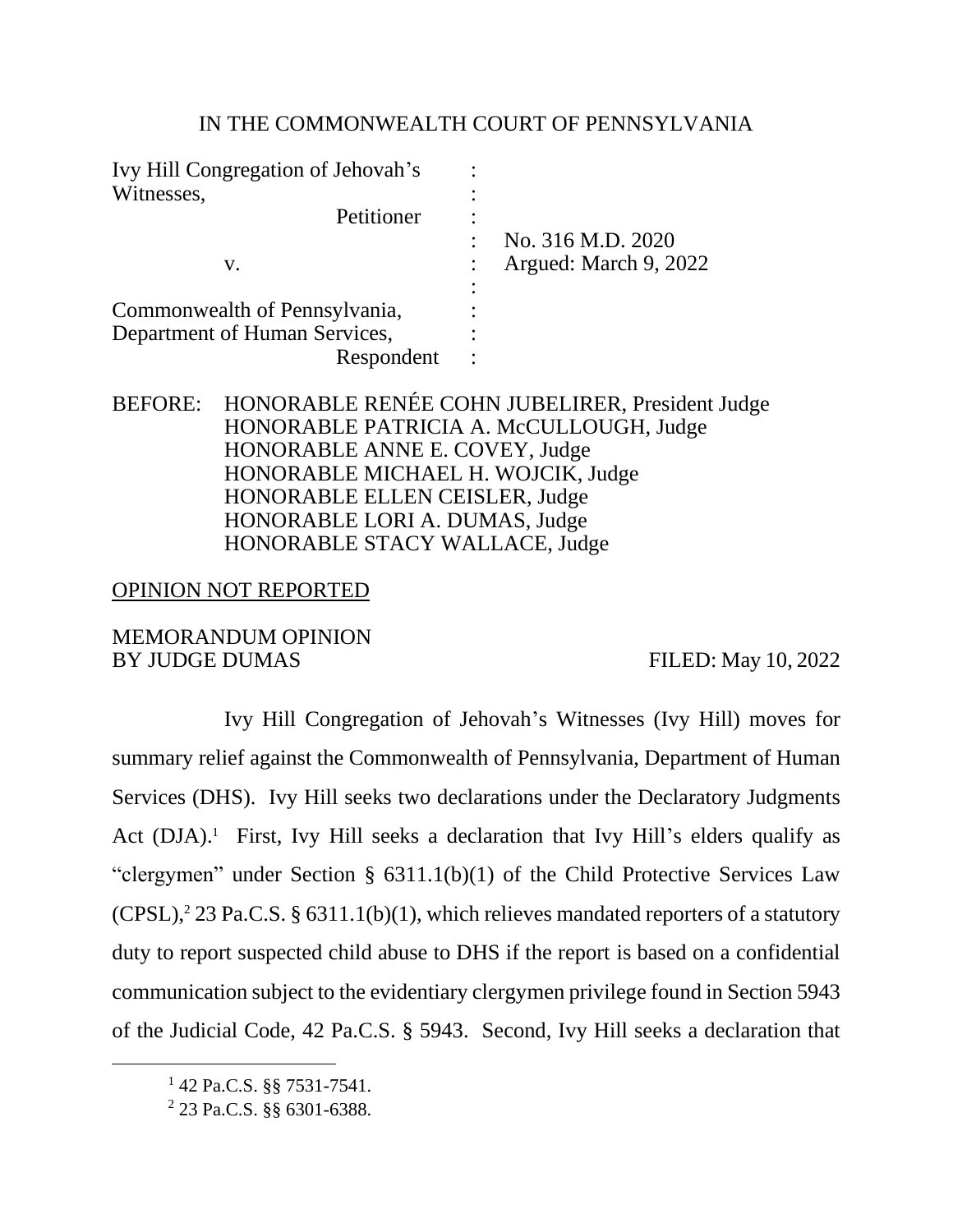Section 5943 is unconstitutional if this Court holds that Ivy Hill's elders are not "clergymen" under Section 5943. After careful consideration, we dismiss Ivy Hill's petition for review and motion for summary relief for lack of jurisdiction.

#### **I. BACKGROUND**

We briefly summarize the facts in the light most favorable to DHS, as set forth in Ivy Hill's motion for summary relief. *See generally* Mot. for Summ. J., 9/21/21, at 4-40.<sup>3</sup> Ivy Hill, located in Philadelphia, Pennsylvania, is a congregation consisting of 140 congregants who follow the tenets of the Jehovah's Witnesses organization. Every Jehovah's Witness congregation is led by a "body of elders," a group of five to seven volunteers. All elders receive ecclesiastical training to fulfill their responsibilities for hearing confessions and providing spiritual counseling. *Id.* at 23-24. Only elders are authorized to hear and respond to a congregant's confession of sin, and elders are obligated to maintain the confidentiality of any such confession. *Id.* at 25-30. Because a congregant could confess to child abuse, Ivy Hill filed a petition for review seeking the declaratory relief set forth above.

## **A. Relevant Provisions of the CPSL and the Judicial Code**

The goal of the CPSL is "to encourage more complete reporting of suspected child abuse" and, "to the extent permitted by this chapter, to involve law enforcement agencies in responding to child abuse[.]" 23 Pa.C.S. § 6302(b). To achieve that goal, the CPSL requires certain individuals, *i.e.*, "mandated reporters," to report suspected child abuse to DHS. 23 Pa.C.S. §§ 6311(a), 6313(a). Mandated reporters include a "clergyman, priest, rabbi, minister, Christian Science practitioner, religious healer or spiritual leader of any regularly established church

<sup>&</sup>lt;sup>3</sup> DHS filed a brief but did not file a response in opposition to Ivy Hill's summary relief motion; additionally, DHS did not supplement the record. *See* Pa.R.Civ.P. 1035.3. Thus, DHS did not dispute any facts set forth in Ivy Hill's motion.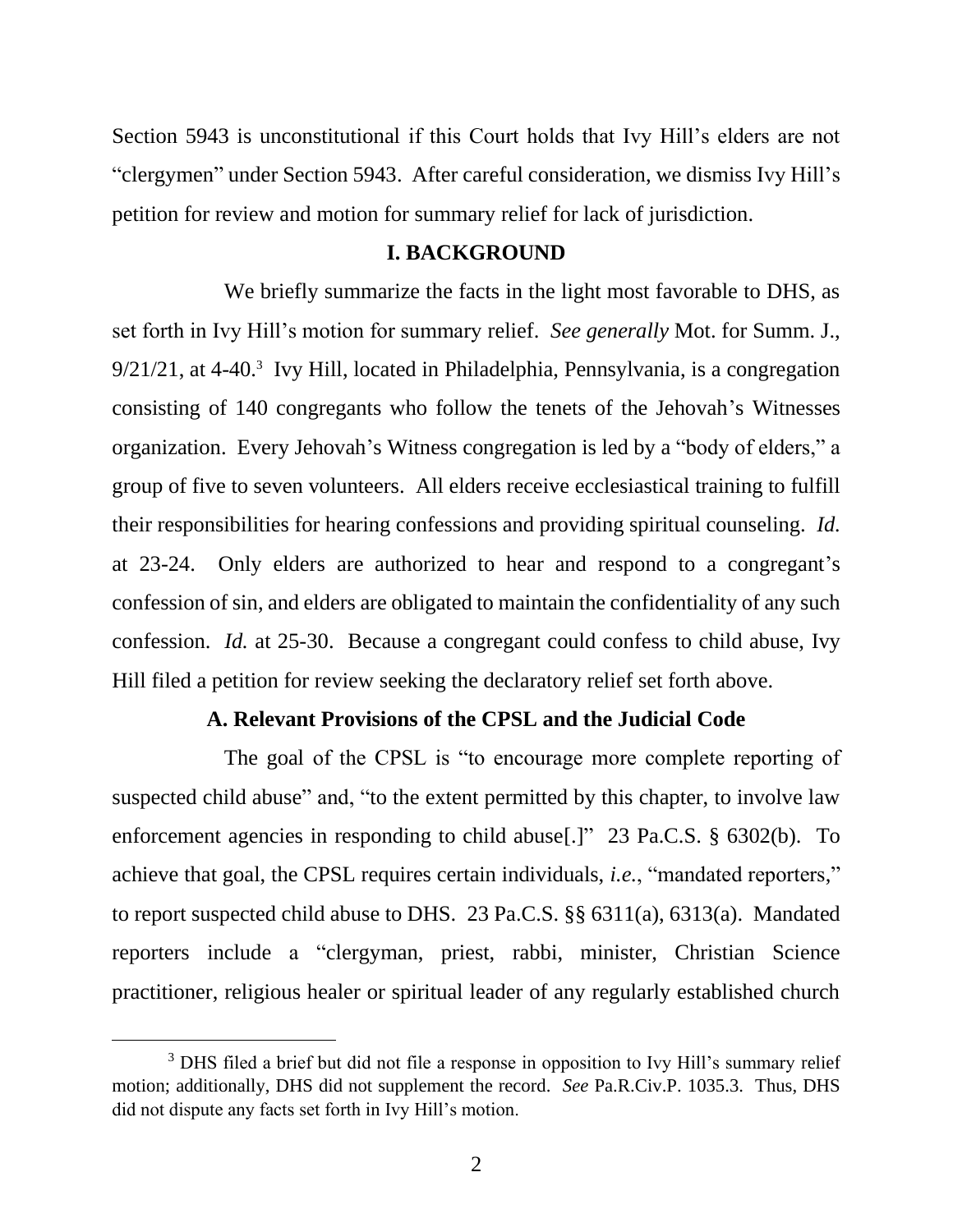or other religious organization." *Id.* § 6311(a)(6). A willful failure to report may result in criminal penalties. *Id.* § 6319.

Section 6311.1(a) of the CPSL states that "the privileged communications between a mandated reporter and a patient or client" of said reporter (1) do not apply to a situation involving child abuse and (2) would still obligate a mandated reporter to report to DHS. 23 Pa.C.S. § 6311.1(a). This rule is subject to Section 6311.1(b), which states that "confidential communications made to a member of the clergy are protected under" the evidentiary privilege of 42 Pa.C.S. § 5943. *Id.* § 6311.1(b); *see also id.* § 6381(c) (stating that privileged communications "between a minister and a penitent" may be "grounds for excluding evidence at any proceeding regarding child abuse or the cause of child abuse").

Under Section 5943, clergymen cannot be compelled to disclose information acquired "from any person secretly and in confidence . . . in any legal proceeding, trial or investigation before any government unit." 42 Pa.C.S. § 5943.4 Section 5943 excludes two classes of clergymen: those who are either (1) selfordained or (2) members of religious organizations that classify non-leaders as

<sup>&</sup>lt;sup>4</sup> "Prior to 1959, . . . there was neither a common law nor statutorily [Jbased clergy privilege in Pennsylvania." Rev. Martin R. Bartel, O.S.B., Pennsylvania's Clergy-Communicant Privilege: For Everything There Is . . . A Time to Keep Silent, 69 Temp. L. Rev. 817, 821 (1996).

At present there is no case law interpreting Pennsylvania's definition of clergy. The current statutory definition seems to be constructed with a Judeo-Christian bias. Consequently, enforcement of the statute as written could be challenged under the First Amendment's Establishment and Free Exercise clauses, [U.S. Const. amend. I,] especially with the ever-increasing number of non-Judeo-Christian religious believers who populate American society. Also, Pennsylvania restricts the privilege to members of regularly established religions.

*Id.* at 822 (cleaned up); *accord* Claudia G. Catalano, Annotation, *Who Are "Clergy" or Like Within Privilege Attaching to Communications to Clergy Members or Spiritual Advisers*, 101 A.L.R.5th 619 (originally published 2002) (reflecting no Pennsylvania state or federal cases defining "clergy").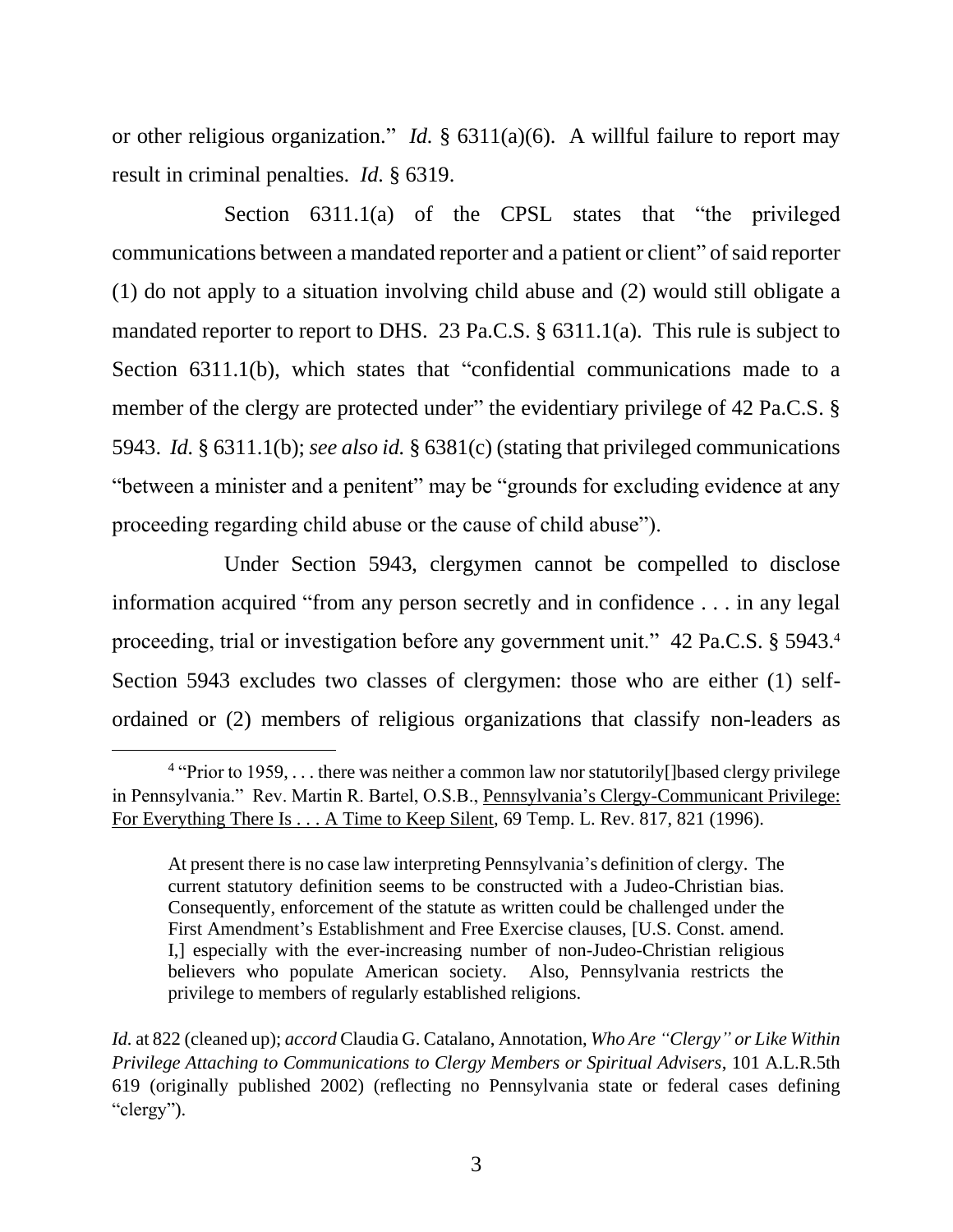clergymen or ministers. *Id.* In sum, all clergymen may invoke the Section 5943 privilege, unless they fall within either of the two excluded classes. *Id.*

## **B. Ivy Hill's Petition for Review**

Having summarized the applicable statutes at issue, we return to Ivy Hill's petition for review. In its first count, Ivy Hill requests a declaration that its elders are "clergymen" under 42 Pa.C.S. § 5943, and, thus, entitled to the protections of 23 Pa.C.S. § 6311.1(b)(1). Pet. for Review, 5/20/20, at 20. Alternatively, in its second count, Ivy Hill requests a declaration that to the extent Section 5943 excludes Ivy Hill's elders, that statute is facially unconstitutional or unconstitutional as applied to Ivy Hill. *Id.* at 24-25. Ivy Hill also filed an application for summary relief, which requested identical relief. Appl. for Summ. Relief, 5/22/20, at 19, 23- 24.

DHS filed preliminary objections, asserting that Ivy Hill (1) lacked standing; (2) failed to join indispensable parties; (3) failed to exhaust administrative remedies; (4) is not entitled to relief on the first count because the requested relief would not terminate the controversy; and (5) is not entitled to relief on the second count. *Ivy Hill Congregation of Jehovah's Witnesses v. Dep't of Hum. Servs.* (Pa. Cmwlth., No. 316 M.D. 2020, filed June 17, 2021) (unreported) (*Ivy Hill I*), slip op. at 7-21, 2021 WL 2472274, at \*4-10. The *Ivy Hill I* Court overruled DHS's preliminary objections and denied summary relief because no evidentiary record existed addressing whether Ivy Hill's elders fell within the scope of Section 5943. *Id.*, slip op. at 22, 2021 WL 2472274, at \*11. Because the parties are familiar with this matter, we do not recap *Ivy Hill I* further. *See id.*, slip op. at 7-23, 2021 WL 2472274, at \*4-11.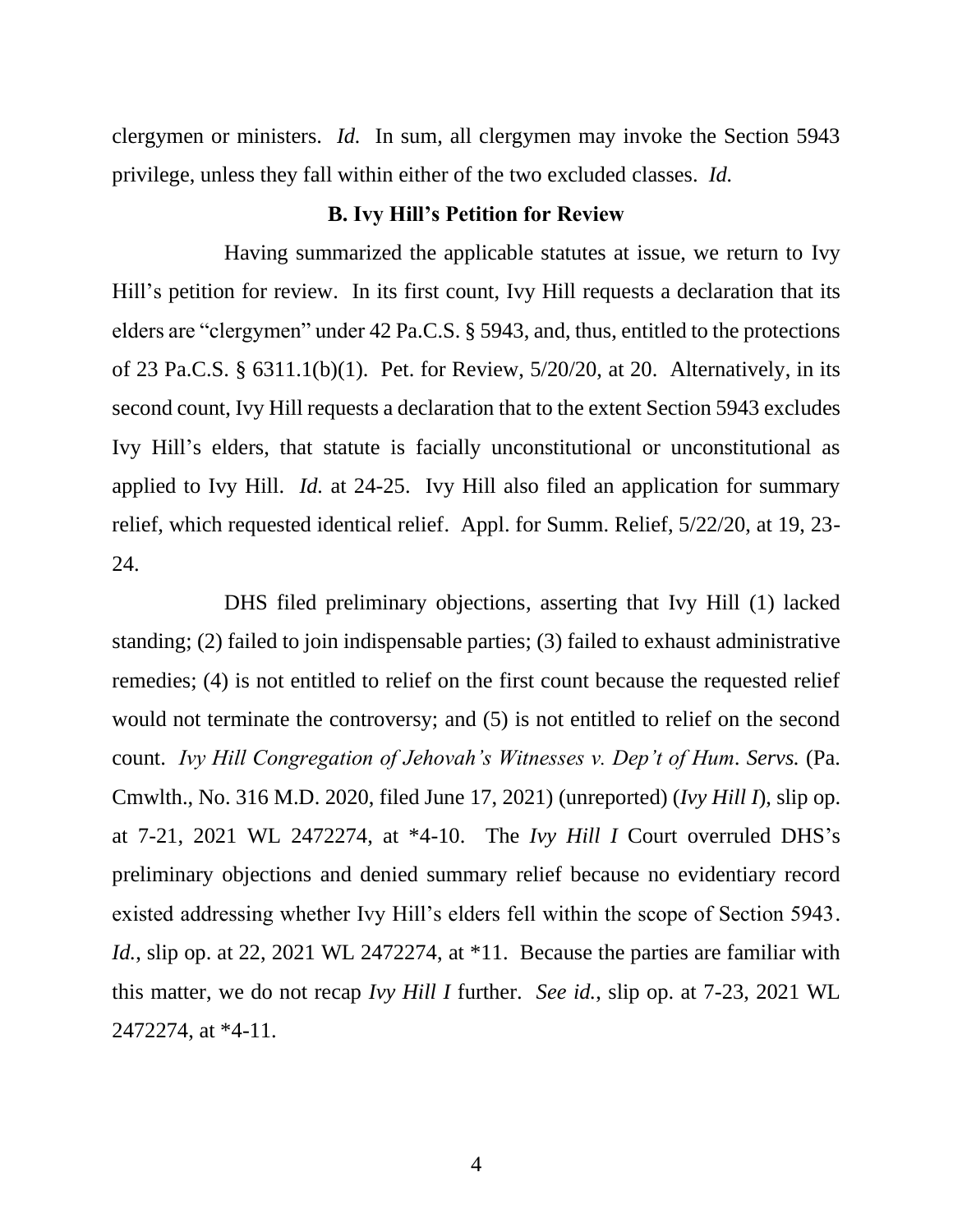#### **C. Ivy Hill's Motion for Summary Relief**

Following discovery, Ivy Hill filed a motion for summary relief again requesting the aforementioned declarations. *See* Mot. for Summ. J., 9/21/21, at 41. 5

#### *1. DHS's Arguments*

First, DHS argues that it is not antagonistic to Ivy Hill. DHS's Br. in Opp'n at 7. DHS reasons that it does not oppose, has not sued, and has not threatened to sue Ivy Hill because DHS cannot enforce the CPSL's criminal penalties at 23 Pa.C.S. § 6319. *Id.* at 7-9. DHS suggests that Ivy Hill should have named the Commonwealth or the Office of Attorney General (OAG) as a respondent if Ivy Hill was concerned about potential legal action by the Commonwealth. *Id.* at 9-11. Second, DHS contends that because it does not investigate alleged violations of the CPSL, DHS is not the appropriate respondent. *Id.* at 11-14. Because DHS is not the appropriate respondent, DHS claims that it is "not the proper party to have a declaration entered against it," and therefore this Court should dismiss Ivy Hill's petition for review. *Id.* at 14. Third, DHS asserts that Ivy Hill improperly seeks broad declaratory relief in the form of an advisory opinion and to validate a defense to a potential future lawsuit. *Id.* at 14-17. Fourth, DHS argues that even if this Court has jurisdiction under the DJA, Ivy Hill's suit is barred by the statute of limitations. *Id.* at 17-19.

## *2. Ivy Hill's Arguments*

Ivy Hill counters that DHS does not dispute the facts or law presented in Ivy Hill's motion for summary relief. Ivy Hill's Reply Br. at 2-4. In any event,

<sup>&</sup>lt;sup>5</sup> To be precise, Ivy Hill's motion for summary relief requests a declaration that its elders are entitled to the Section 5943 privilege "when circumstances warrant," but Ivy Hill's petition for review did not include that qualifying phrase in the prayer for relief. The omission of that phrase is not significant because "circumstances" always must exist in order to invoke the privilege successfully.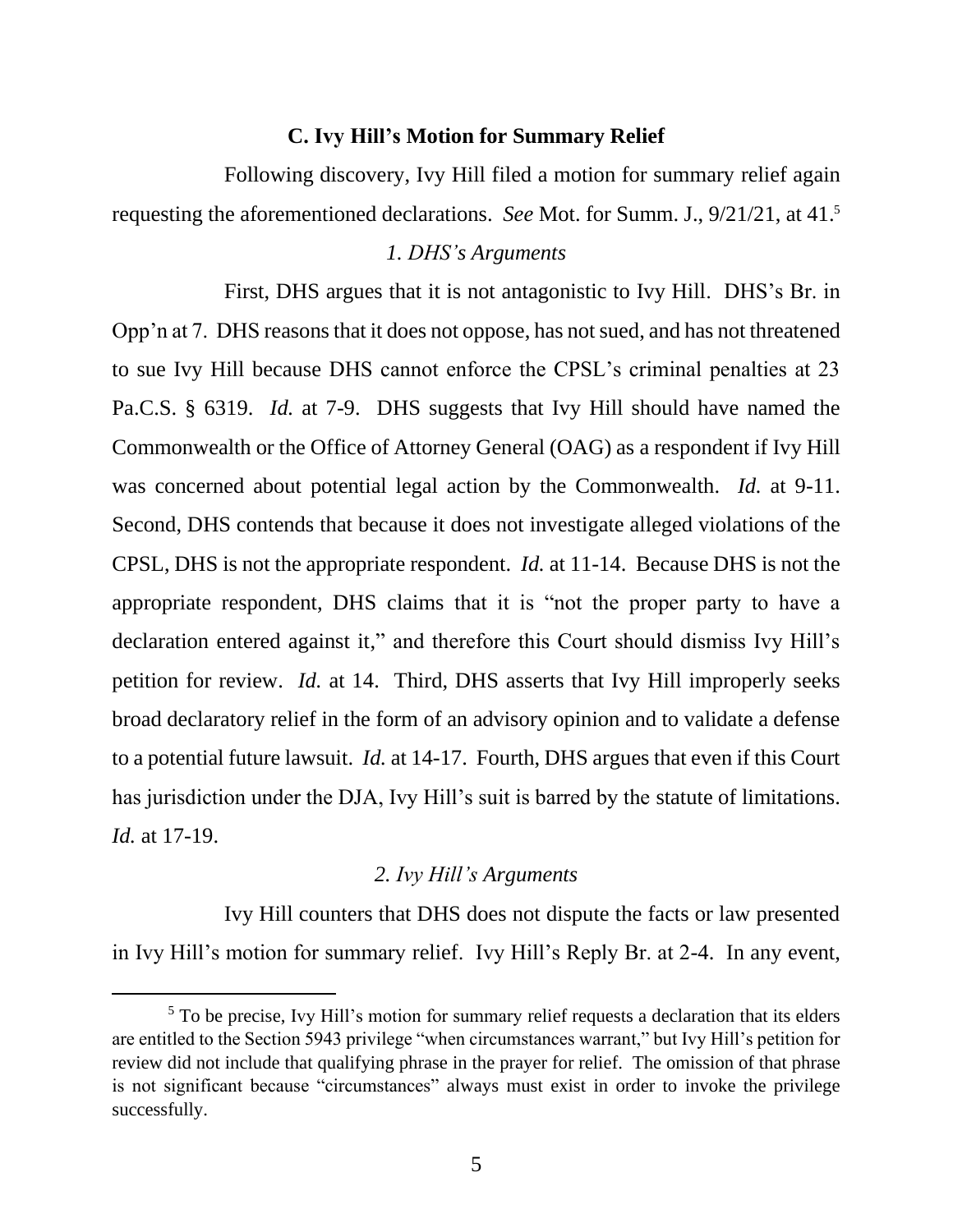Ivy Hill construes DHS's arguments as a rehash of DHS's arguments in support of its preliminary objections, which the *Ivy Hill I* Court rejected. *Id.* at 5-6.

Regardless, on the merits, Ivy Hill first argues that DHS is an antagonistic party because DHS will not opine on whether Ivy Hill's elders are clergymen under the CPSL. *Id.* at 7. In support, Ivy Hill emphasizes that because DHS is the only Commonwealth agency receiving the mandated CPSL reports, DHS is the only proper respondent. *Id.* at 9-10. Second, Ivy Hill contends that DHS is a proper respondent notwithstanding DHS's lack of power to criminally investigate alleged CPSL violations. *Id.* at 11-12 (discussing primarily *Robinson Twp. v. Commonwealth*, 83 A.3d 901 (Pa. 2013), *Office of the Governor v. Donahue*, 98 A.3d 1223 (Pa. 2014), and *Public Advocate v. Brunwasser*, 22 A.3d 261 (Pa. Cmwlth. 2011)). Third, Ivy Hill maintains that it filed this DJA action to ensure its elders could "comply with a *criminal* law [and] not to defeat some pending or forthcoming civil action." *Id.* at 16 (emphasis in original). Fourth, Ivy Hill challenges DHS's statute of limitations argument on numerous grounds. *Id.* at 16- 25.<sup>6</sup>

#### **II. DISCUSSION**

We begin by discussing this Court's jurisdiction under the DJA. Section 7532 of the DJA provides that courts "have power to declare rights, status, and other legal relations whether or not further relief is or could be claimed."<sup>7</sup> 42 Pa.C.S. § 7532. "[W]hether a court should exercise jurisdiction over a declaratory

<sup>6</sup> Because we dismiss Ivy Hill's petition for review for lack of jurisdiction, we need not summarize the various arguments regarding the statute of limitations.

<sup>7</sup> We recognize that Ivy Hill has moved for summary relief. *See generally* Pa.R.A.P. 1532(b); *McLinko v. Dep't of State*, 270 A.3d 1243, 1250 (Pa. Cmwlth. 2022). A court must have subject matter jurisdiction before it can rule on a motion for summary relief. *See generally Clean Air Council v. Sunoco Pipeline L.P.*, 185 A.3d 478, 488 (Pa. Cmwlth. 2018).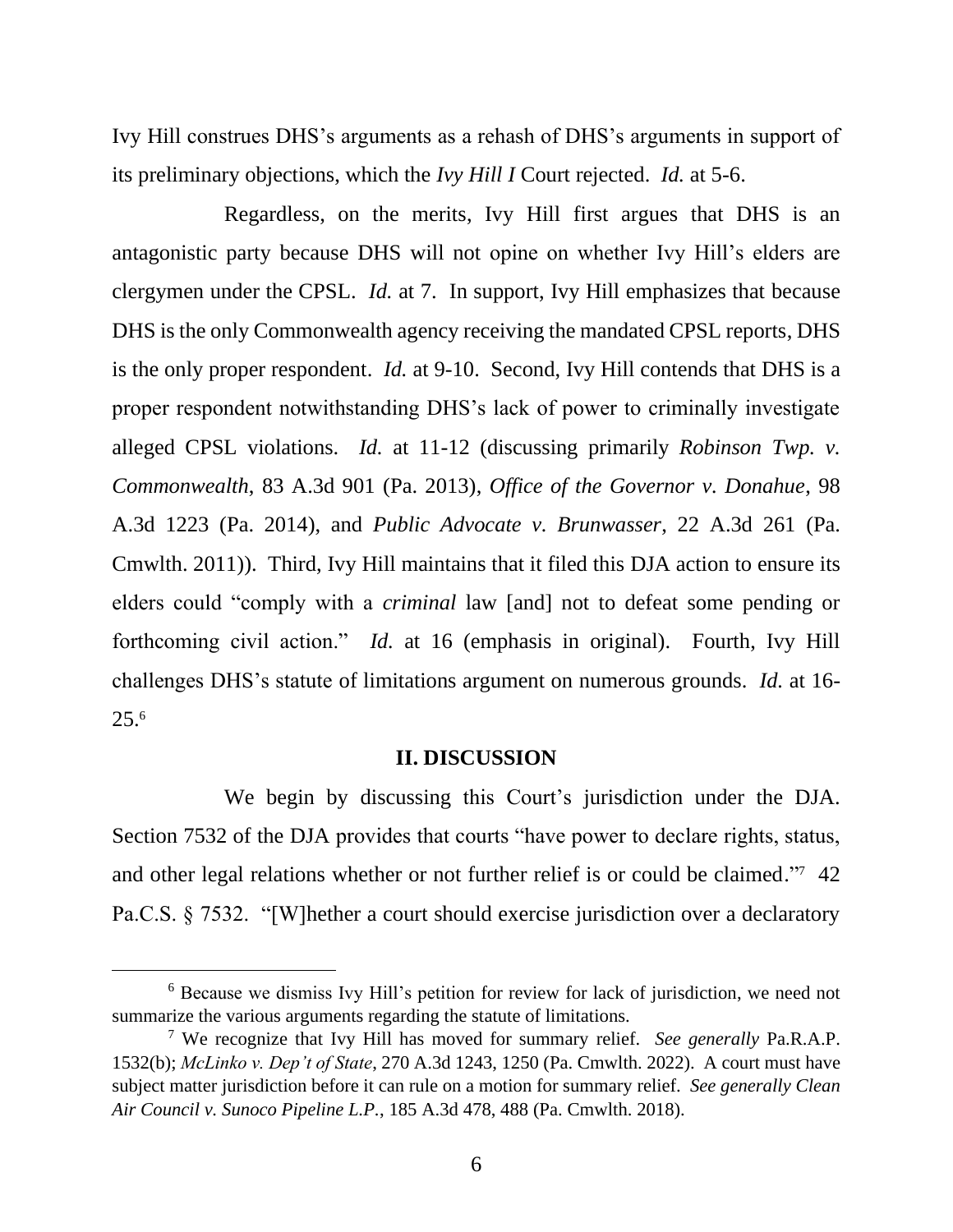judgment proceeding is a matter of sound judicial discretion. Thus, the granting of a petition for a declaratory judgment is a matter lying within the sound discretion of a court of original jurisdiction." *Brouillette v. Wolf*, 213 A.3d 341, 357 (Pa. Cmwlth. 2019) (cleaned up). Courts "may refuse to render or enter a declaratory judgment or decree where such judgment or decree, if rendered or entered, would not terminate the uncertainty or controversy giving rise to the proceeding . . . ." 42 Pa.C.S. § 7537; *Dechert LLP v. Pa. Dep't of Cmty. & Econ. Dev.*, 234 A.3d 911, 916 (Pa. Cmwlth. 2020) (stating, "Declaratory relief is suitable when litigation is both imminent and inevitable and the declaration sought will practically help to end the conflict between the parties." (cleaned up)).

We have construed imminent and inevitable litigation as requiring the presence of antagonistic claims. *Brouillette*, 213 A.3d at 357. For example, in *Ruszin v. Department of Labor & Industry, Bureau of Workers' Compensation*, 675 A.2d 366 (Pa. Cmwlth. 1996), William Page, who suffered a work-related partial hearing loss, filed a declaratory judgment action in this Court against his employer. *Ruszin*, 675 A.2d at 369. To simplify, the issue was whether Page could raise a claim for compensation for total hearing loss before he actually suffered total hearing loss. *Id.* at 371. The *Ruszin* Court held that until Page suffered a total hearing loss, there was no "antagonistic claim indicating imminent or inevitable litigation," and, therefore, awarded relief in favor of the employer. *Id.*

With respect to whether the declaration would help to end the conflict between the parties, we resolved a similar issue in *McCord v. Pennsylvania Gaming Control Board*, 9 A.3d 1216 (Pa. Cmwlth. 2010). In *McCord*, Pennsylvania's Treasurer filed a declaratory judgment action in this Court, seeking a declaration that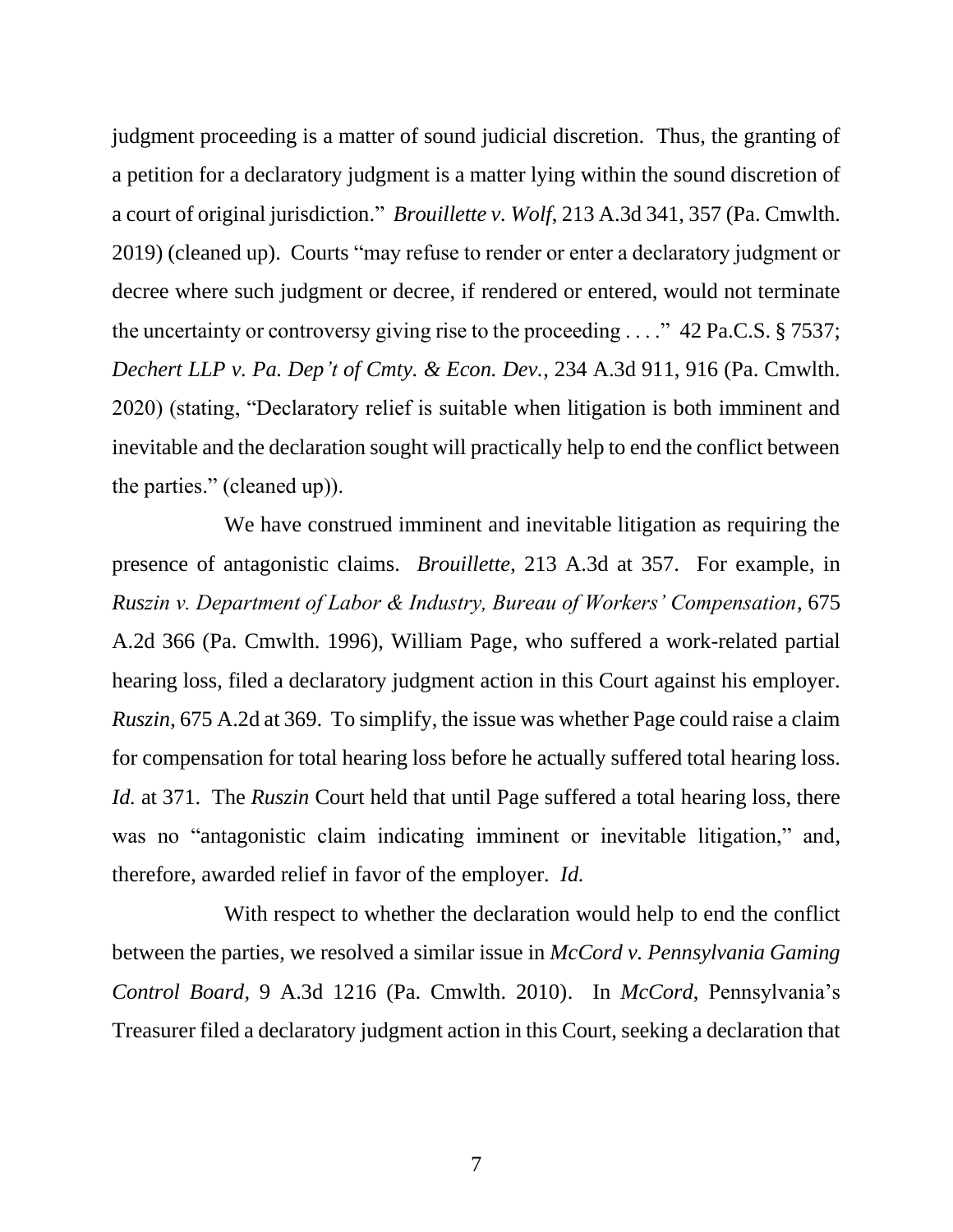the Treasurer had the right to participate in Gaming Control Board (Board) meetings. *McCord*, 9 A.3d at 1217. In other words, the Treasurer sought to enforce Section 1201(e) of the Pennsylvania Race Horse Development and Gaming Act (Gaming Act), 4 Pa.C.S. § 1201(e), which states that the Treasurer must serve on the Board. *Id.* The Board filed preliminary objections arguing that the Court "should refuse to enter a declaratory judgment where the relief in question would not resolve how the Treasurer may 'fully participate' in such meetings." *Id.* at 1220. The *McCord* Court disagreed, reasoning that issuing the declaration would resolve the controversy. *Id.*

Instantly, we agree with DHS's first argument that imminent and inevitable litigation does not exist. The record does not establish that DHS opposes, has sued, or threatened to sue Ivy Hill. Similar to *Ruszin*, in which the Court held the petitioner did not have an "antagonistic claim indicating imminent [and] inevitable litigation," nothing of record here establishes or otherwise indicates imminent and inevitable litigation between DHS and Ivy Hill. *Cf. Ruszin*, 675 A.2d at 371. Indeed, as discussed in further detail below, DHS cannot even initiate litigation regarding the CPSL. Therefore, we agree with DHS that we may decline to exercise our jurisdiction under the DJA and dismiss Ivy Hill's petition for review. *See Brouillette*, 213 A.3d at 357.

We also agree with DHS's second argument that the requested declaratory relief would not terminate the controversy. *See* 42 Pa.C.S. § 7537; *Brouillette*, 213 A.3d at 357. Unlike *McCord*, in which this Court held that granting the Treasurer's requested relief to enforce Section 1201(e) of the Gaming Act, 4 Pa.C.S. § 1201(e), would resolve the controversy, in the instant case, granting relief would not terminate the controversy because DHS does not enforce the CPSL. *Cf. McCord*, 9 A.3d at 1220. Either the Commonwealth or one of its agencies tasked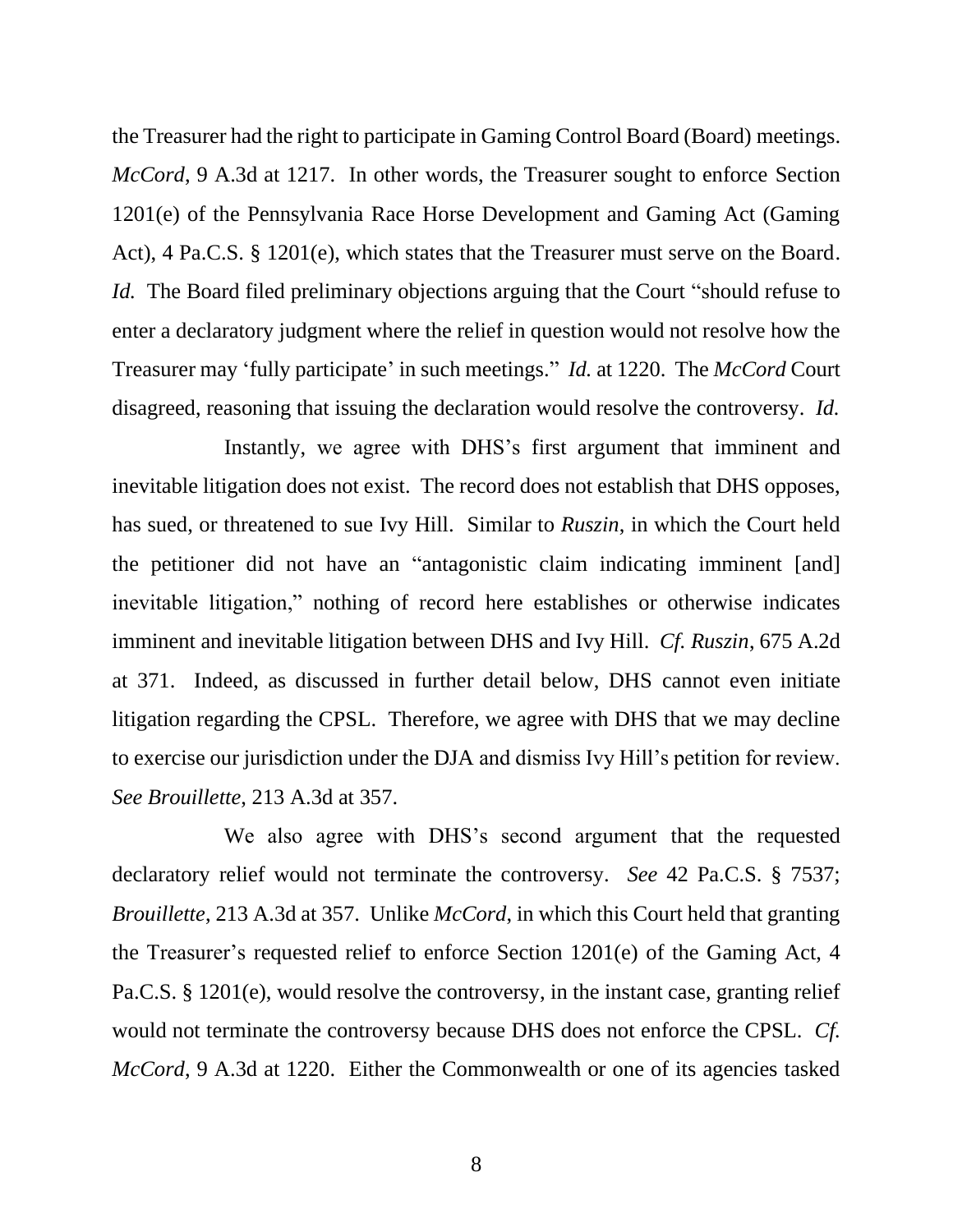with enforcing the reporting privilege at 23 Pa.C.S. §§ 6311-6311.1, would address whether Ivy Hill's elders are "clergymen" such that they are immune from any Section 6319 penalties. *See generally* 23 Pa.C.S. § 6319; *cf. McCord*, 9 A.3d at 1220. In other words, declaratory relief binding DHS to an interpretation that Ivy Hill's elders qualify as "clergymen" would not terminate the ongoing controversy because the declaration would not bind the Commonwealth or its agencies designated to enforce the CPSL.

Further, the CPSL reporting privilege implicates the evidentiary privilege at Section 5943. *See* 23 Pa.C.S. § 6311.1(b). Our Supreme Court observed that "application of the [Section 5943] clergy-communicant privilege is not based solely on the clergy's status, but whether the communication was made in confidence in the context of a penitential or spiritual matter." *Commonwealth v. Stewart*, 690 A.2d 195, 200 (Pa. 1997); *see generally Commonwealth v. Patterson*, 572 A.2d 1258, 1264 (Pa. Super. 1990) (explaining that the trial court exercises its discretion to determine whether a communication with a clergyman is privileged). In other words, invoking the Section 5943 privilege requires a court or agency to review the communication at issue. *See* 42 Pa.C.S. § 5943; *Patterson*, 572 A.2d at 1264.

Here, because DHS does not enforce the CPSL, DHS is not a government unit charged with reviewing the communications at issue, *i.e.*, determining whether a communication is confidential under 42 Pa.C.S. § 5943, as incorporated by 23 Pa.C.S. § 6311.1(b). It follows that a declaration that Ivy Hill's elders are "clergymen" as against DHS would not terminate the controversy because proper application of Section 5943 requires a court or appropriate agency to review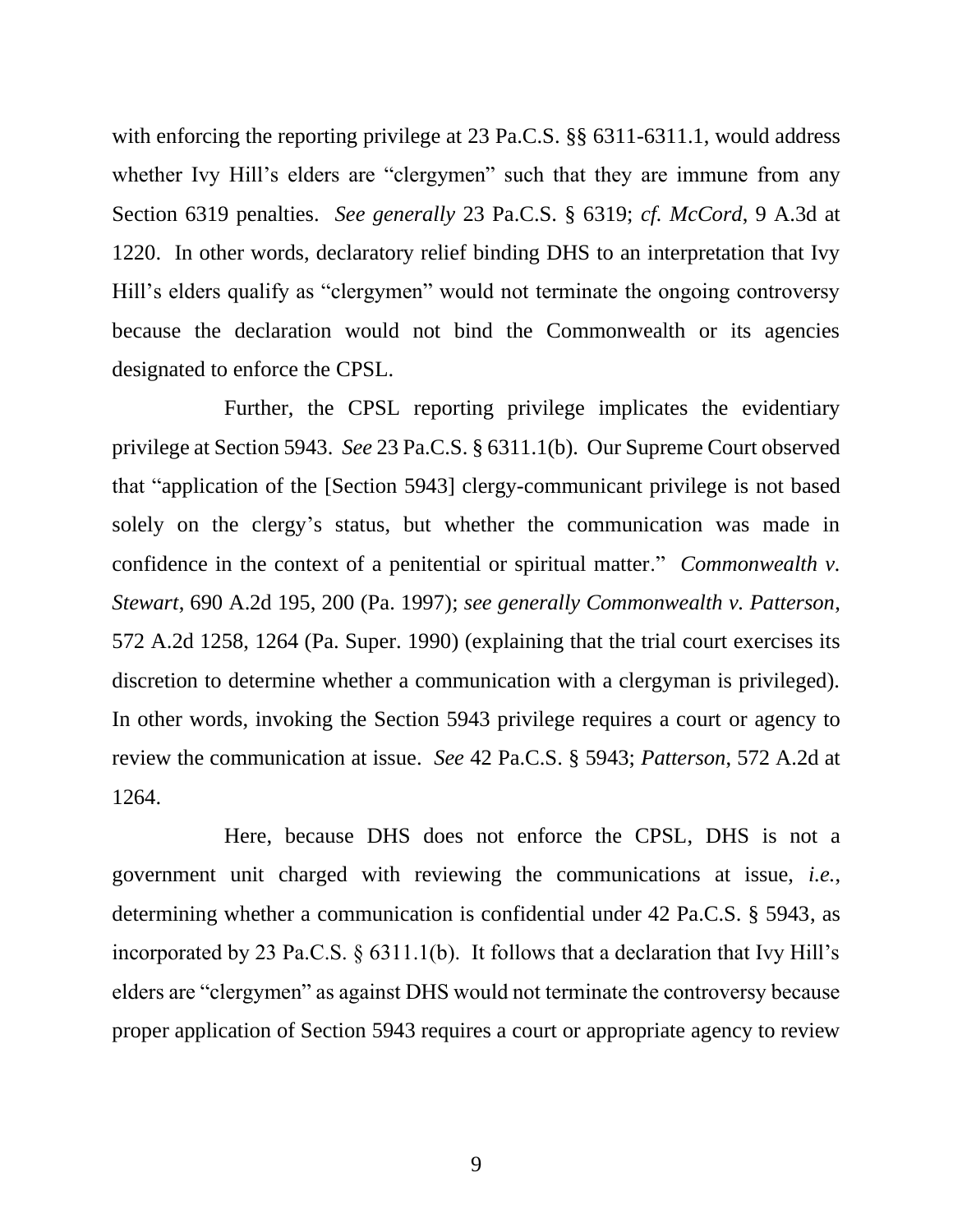the communication at issue. *See* 42 Pa.C.S. § 5943; *Stewart*, 690 A.2d at 200. 8 In sum, because DHS does not enforce the CPSL or construe the evidentiary privilege at 42 Pa.C.S. § 5943, in this case, no declaratory relief could issue that would terminate the controversy. *Cf. McCord*, 9 A.3d at 1220. 9

## **III. CONCLUSION**

For these reasons, and under the unique circumstances of this case, we exercise our discretion to dismiss Ivy Hill's petition for review and the motion for summary relief. *See Brouillette*, 213 A.3d at 357. We therefore do not have to address DHS's other arguments, including whether the statute of limitations bars Ivy Hill's action.

LORI A. DUMAS, Judge

We also observe that assuming that Ivy Hill's elders are not "clergymen," then there is no statutory obligation to comply with the CPSL, and therefore no potential criminal penalties. Ivy Hill has pursued this DJA action to determine whether its elders are subject to the CPSL.

<sup>8</sup> Unlike *Ivy Hill I*, we are resolving Ivy Hill's summary relief motion. *See Bates v. Del. Cnty. Prison Emps.' Indep. Union*, 150 A.3d 121, 127 (Pa. Cmwlth. 2016) (stating, "[o]ur Supreme Court has made clear that a prior ruling on preliminary objections does not preclude a contrary ruling . . . on a subsequent motion for summary judgment" (citation omitted)).

<sup>9</sup> We acknowledge that Ivy Hill relied on *Robinson Township*, *Public Advocate*, and *Donahue*, for the proposition that DHS's inability to enforce the CPSL is not relevant in awarding declaratory relief. None of those cases, however, involve the reporting and evidentiary privileges associated with the legitimate governmental interest in preventing and reporting child abuse. *See*  23 Pa.C.S. § 6302(b); *Donahue*, 98 A.3d at 1225 (interpreting statute setting a timeframe for responding to written requests for documents); *Robinson Twp.*, 83 A.3d at 923 (resolving challenge to statute that prevented physicians from disclosing medical treatment information); *Pub. Advoc.*, 22 A.3d at 263 (addressing legality of rate increase for water); *cf. Nunez v. Watchtower Bible & Tract Soc'y of N.Y., Inc.*, 455 P.3d 829 (Mont. 2020) (resolving, in non-declaratory judgment case, whether Jehovah's Witnesses were exempt from reporting under Montana's mandatory child abuse reporting statute).